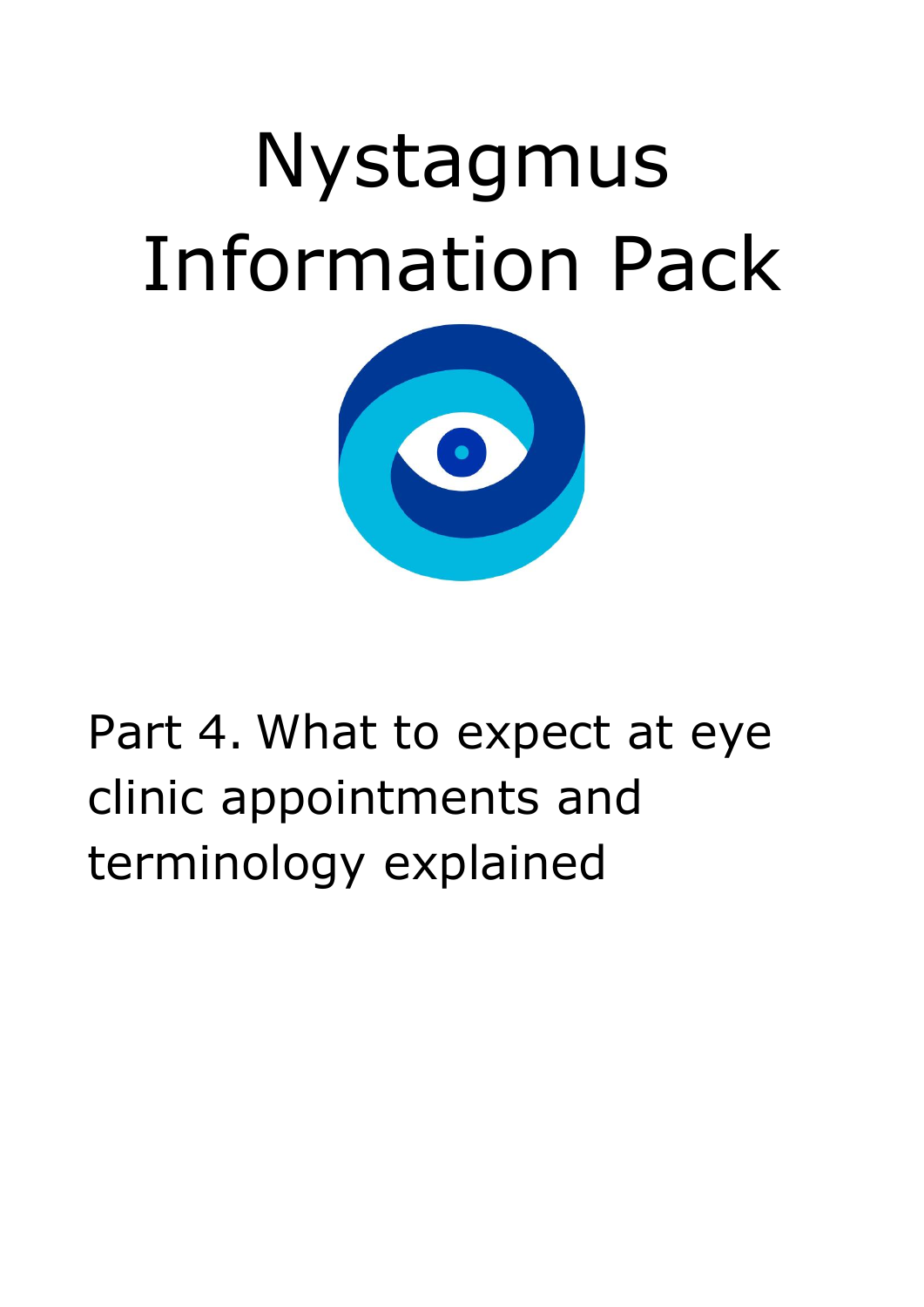# **WHAT TO EXPECT AT EYE CLINIC APPOINTMENTS**

If you or your child has nystagmus, your eye care team is likely to be a multidisciplinary team consisting of different professionals with different specialties and skills. Ultimately the aim is to conduct a detailed examination of the eyes, and sometimes the brain and other parts of the body. This is to enable the nystagmus to be diagnosed and to find out whether there is an underlying cause of the nystagmus, as well as if there are other eye conditions present.

#### **Preparing for your appointment**

You should bring along to your appointments any glasses or contact lenses you have been prescribed or are using. It can also be helpful to bring the written prescription for these if you have them.

During your appointments you will be asked questions about your eyes, your vision and your health, as well as about your previous medical history and your family's medical history. Some people find it useful to have written down some information before their appointment.

As you may also have questions you would like to ask at your eye clinic appointments, you may find it useful to write these down beforehand.

# **At the eye clinic**

As many different investigations can be performed, often taking time and requiring specialist equipment and clinicians, it is possible that not all parts of the investigation can be done on one day. Additionally,

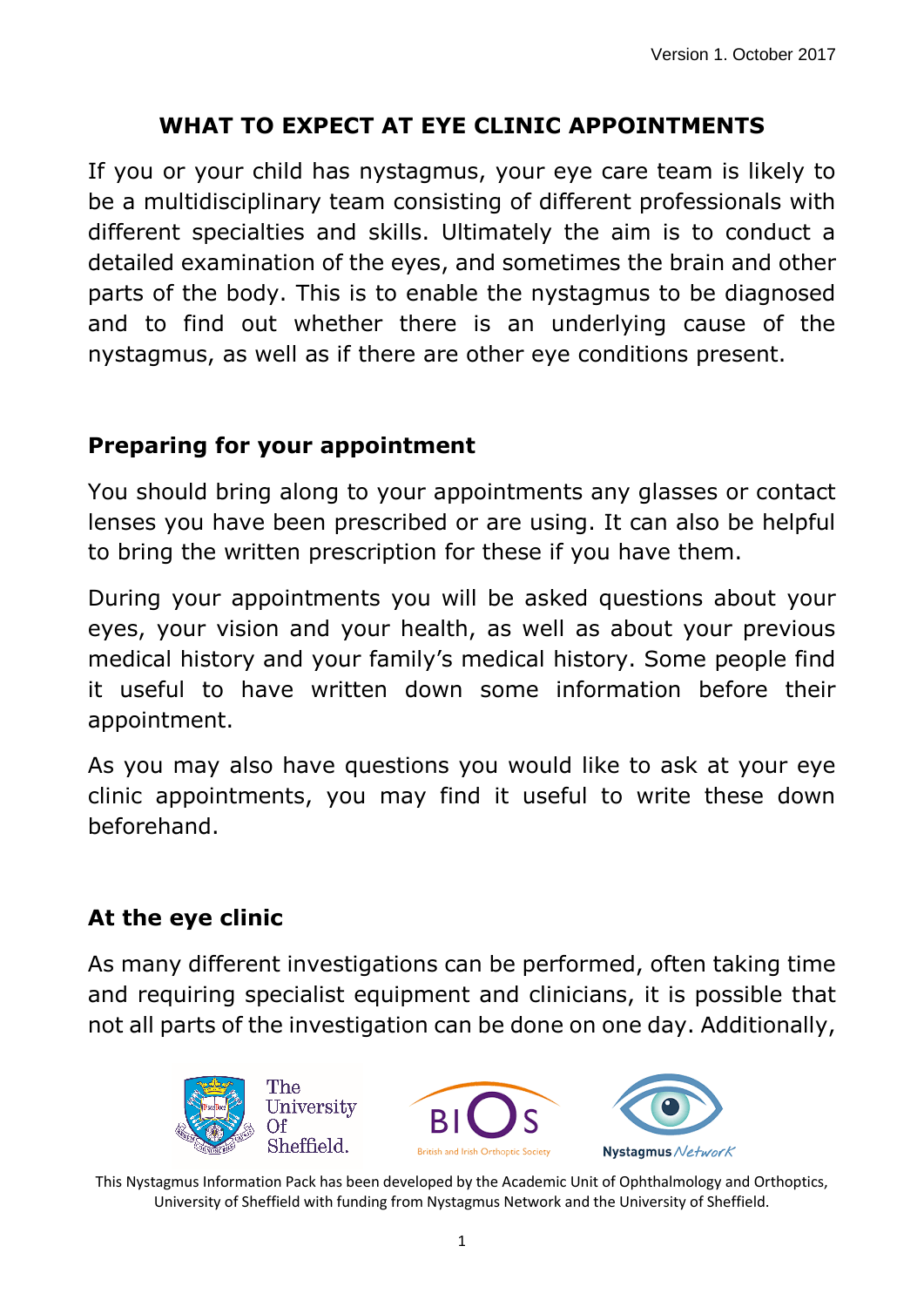it is important to gather clinical information on more than one visit and to see if anything is changing over time. For these reasons, clinical information is usually gathered over a number of visits to the eye clinic. On some occasions, you may be required to attend a specialist centre for tests if they are not available locally.

Typical clinical information and investigations that are likely to be performed at the first clinical visit and follow up clinical visits include:

- Detailed medical history of the patient and the family
- Vision tests using standardised clinical measurements, appropriate to the age and ability of the patient
- Assessment of eye alignment and eye movements
- Assessment of the nystagmus, which may include eye movement recordings
- Assessment of whether the eyes work together as a pair, or are used independently
- Measurement of the shape and focusing power of the eyes (glasses test). In young children, and sometimes in adults, this will require eye drops.
- Assessment of the health of the eyes, which includes looking inside the eyes. This requires eye drops.

Other investigations that may be recommended include:

• Electro-diagnostic testing and ophthalmic imaging which assess the functioning and structure of different parts of the visual system in detail





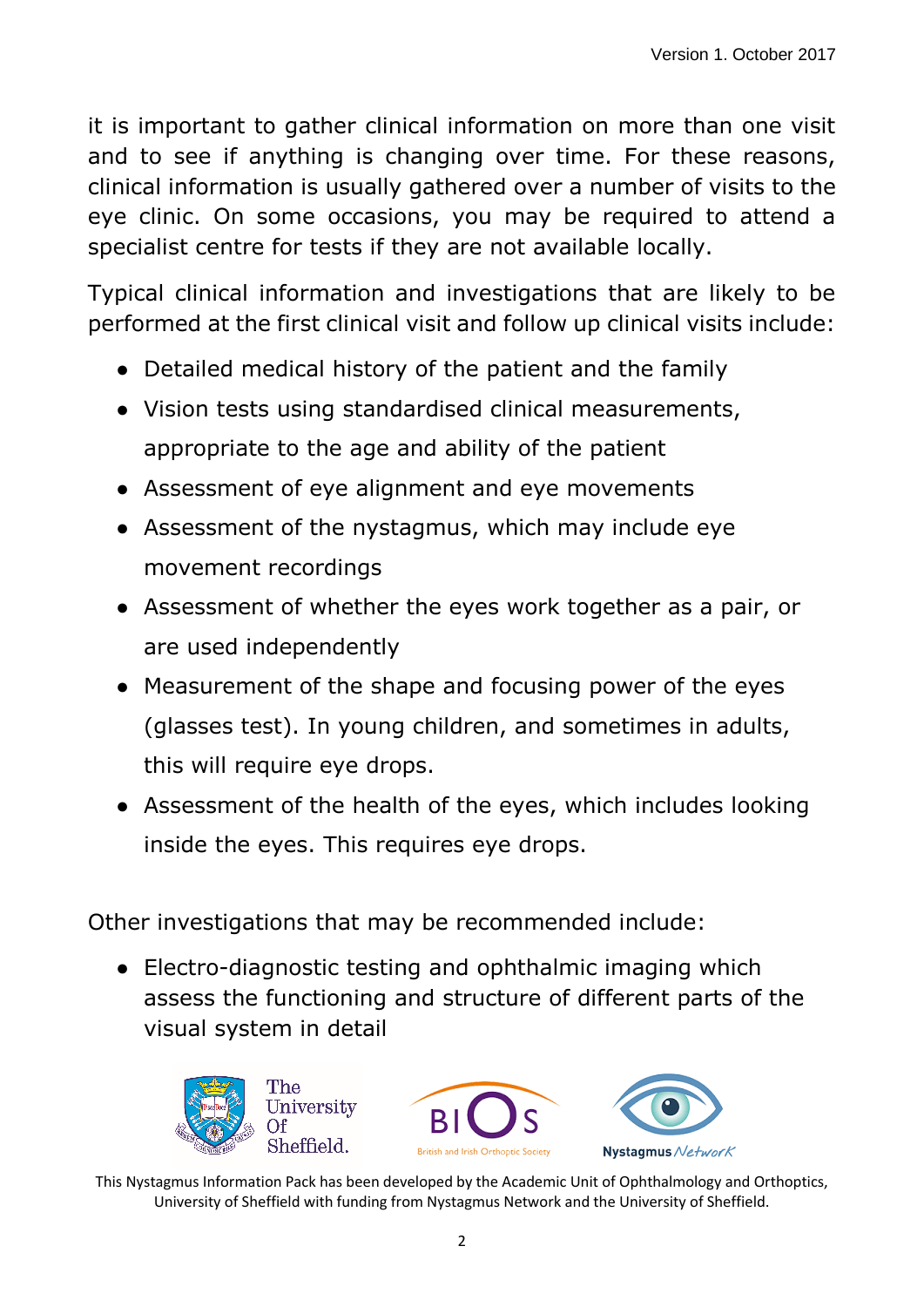• Brain imaging to look at the structure of the brain and eyes in more detail

'Vision tests' can include a wide range of different measurements using clinical and functional assessments of vision. It can be important to compare different measurements of vision, for example clinical measures may be compared to more 'real life' measures. Vision tests are often repeated to gain more information about how the nystagmus is affecting vision. For example, vision with both eyes open may be repeated and measured with each eye separately; vision may also be measured in different head or eye positions, and measured at different distances.

# **Members of your eye care team include:**

**Orthoptist** – An orthoptist is a specialist in assessing vision, how the eyes work together as a pair and eye movements. You will often see an orthoptist as part of your eye clinic visit, and will often see them first. The orthoptist will diagnose lazy eye (amblyopia), squint (strabismus) and other eye movement problems that may occur, as well as nystagmus.

**Optometrist -** also known as an ophthalmic optician. Optometrists specialise in assessing eye health, as well as the need for glasses or contact lenses, so they will diagnose whether you or your child is short sighted, long sighted or has astigmatism. If glasses or contact lenses are necessary, the optometrist will prescribe these.

**Ophthalmologist -** a doctor specialising in eyes. The ophthalmologist is responsible for the overall management of eye care. They will check the health of the eye and investigate any conditions that may be associated with nystagmus. They may also





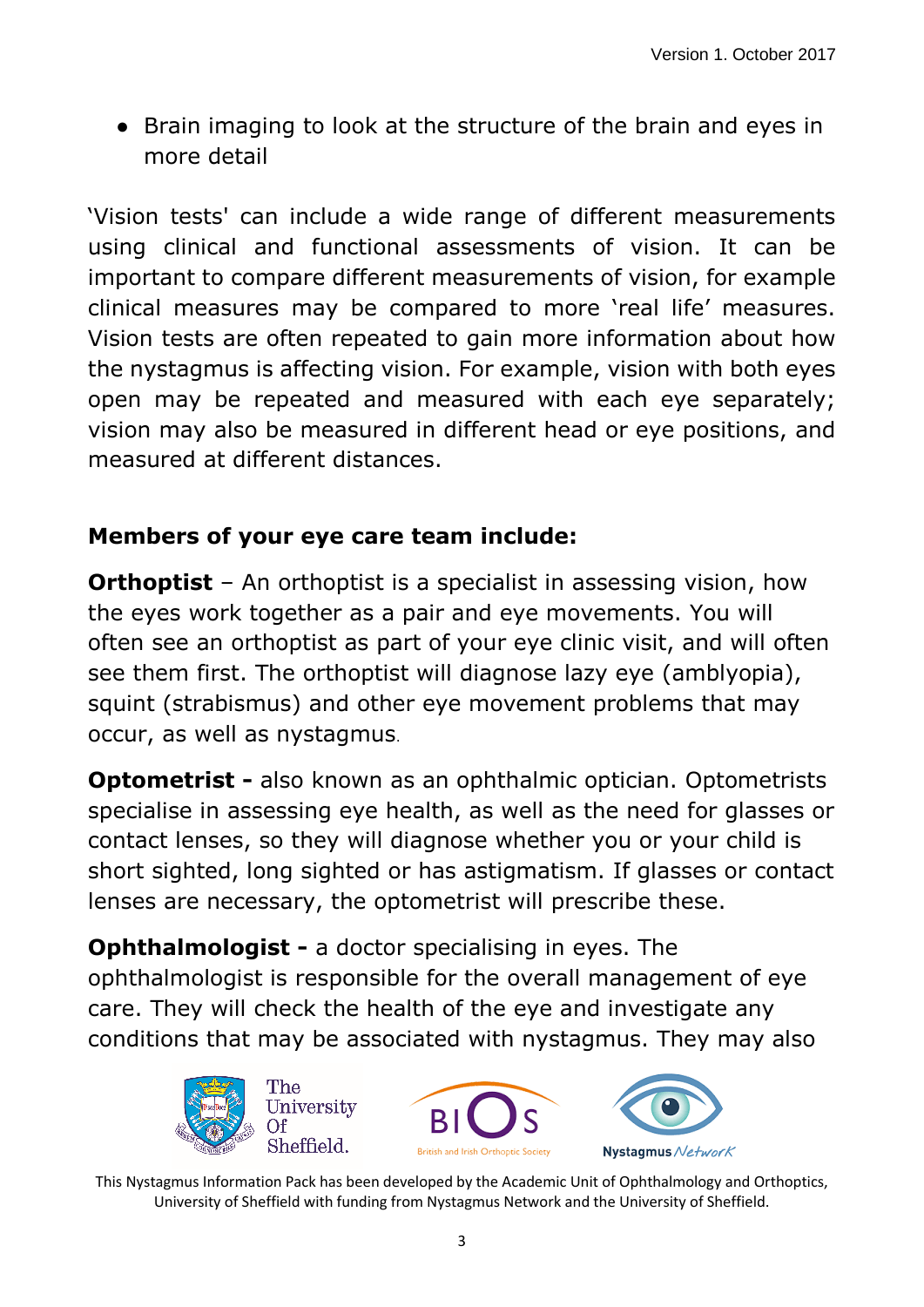request further investigations to help diagnose the type of nystagmus present.

An eye clinic appointment, when you see all the above members of the eye care team on the same day, can last approximately 3 hours. If you are having additional tests on the same day, your appointment may last longer. Before your appointment your eye clinic should be able to advise you how long your appointment is expected to last.

#### **Eye drops**

Eye drops are used in the eye clinic to enlarge (dilate) the pupils, the black part in the centre of each eye. This is often necessary when seeing the optometrist or the ophthalmologist. Eye drops are only used when they are clinically necessary and may not be required at every visit.

The eye drops typically used, temporarily enlarge the pupils and stop the eyes being able to focus on objects that are close. Eye drops usually take 20-30 minutes to take effect. Near vision will be blurred for 3-4 hours and the pupil will be large for approximately 24 hours afterwards. During this time the pupils can't react fully to bright light, allowing more light into the eyes, which can feel dazzling. It is therefore often suggested to bring sunglasses or a sunhat/cap to an appointment if eye drops may be used, as these block out some of the light. These make it more comfortable until the eye drops have worn off.

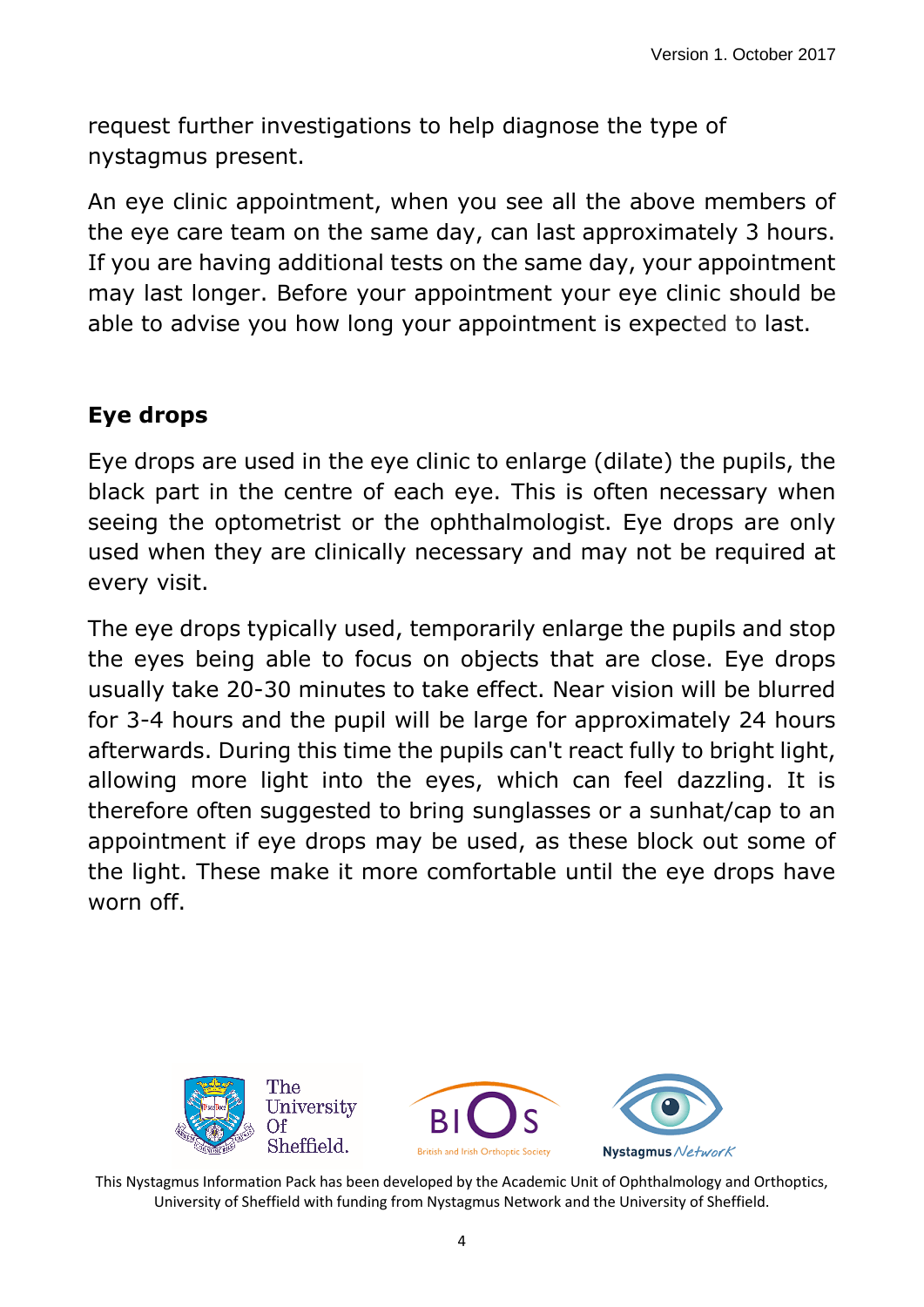#### **Other health professionals**

There will be times when a person with nystagmus needs to see another health professional, who does not specialise in eyes or vision. They may detect the presence of the nystagmus as part of their assessment, so it will be useful to them if you explain what the nystagmus is, whether it has changed and the name of an ophthalmologist they can contact for further information if it is required.

# **TERMINOLOGY EXPLAINED**

**Acquired nystagmus -** nystagmus that develops later in life, after early childhood.

**Amblyopia** – often called 'lazy eye'. Amblyopia is decreased vision in one or both eyes due to abnormal development of vision in infancy or childhood. In amblyopia, there may not be an obvious problem of the eye. Vision loss occurs because nerve pathways between the brain and the eye aren't properly stimulated. The brain 'learns' to see only blurry images with the amblyopic eye, even when glasses are used. It is the leading cause of vision loss in children and needs to be identified and treated in childhood. Amblyopia treatment typically involves the use of eye patches or atropine eye drops. These may be used in combination with glasses.

**Amplitude** - a description of the size of nystagmus movement

**Beat direction** - a description of the direction of the fast phase of a jerk nystagmus





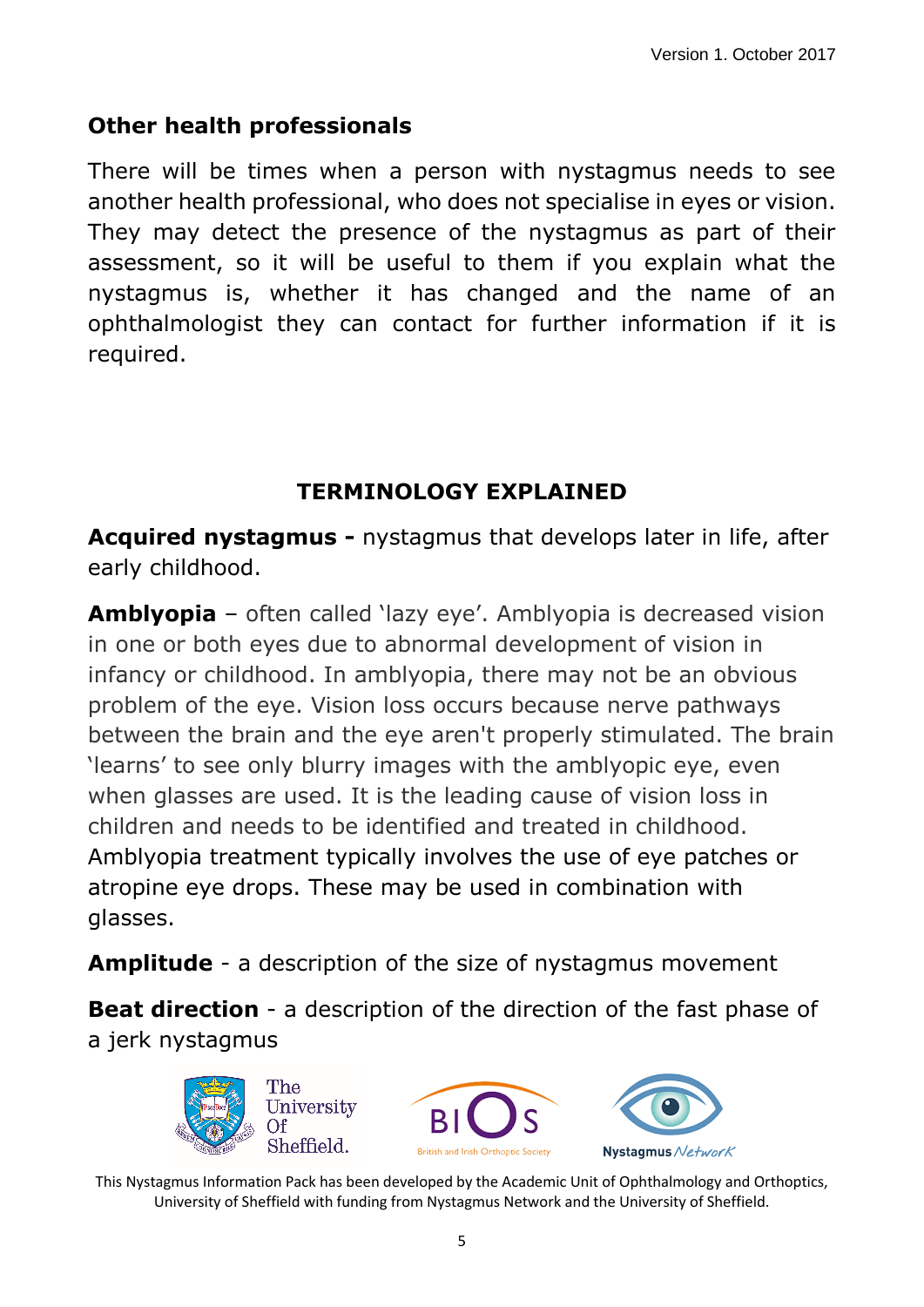**Binocular single vision** – the use of both eyes together as a pair. Binocular single vision usually results in three-dimensional (3D) vision, allowing us to see depth.

**Dampens on convergence** – when a person looks at an object close to them, their eyes converge. This movement brings both eyes in towards the nose. Some types of nystagmus decrease in intensity (the wobble reduces) when the eyes converge, typically leading to better vision. This reduction of nystagmus when the eyes converge is described as 'dampens on convergence'.

**Extraocular muscles** - the muscles around the eyes. There are six muscles that attach to the outside of each eyeball. The muscles around each eye usually work in a coordinated way to move the two eyes together.

**Fast phase and slow phase** - a jerk nystagmus is a type of nystagmus pattern with continual fast eye movements (called a fast phase) and slow eye movements (called a slow phase). The fast phase makes the eyes look like they are beating in a certain direction. The slow phase makes the eyes look they are drifting in the opposite direction. This combination of a slow phase (drift) and a fast phase (beat) in the opposite direction is the rhythmical jerk nystagmus movement.

**Frequency** - a description of the speed of nystagmus movement

**Idiopathic** - a condition occurring with no known cause

**Infantile nystagmus** - nystagmus occurring at birth, in infancy or early childhood.

**Intensity** - a description of the combination of the amplitude (size) and frequency (speed) of nystagmus movement

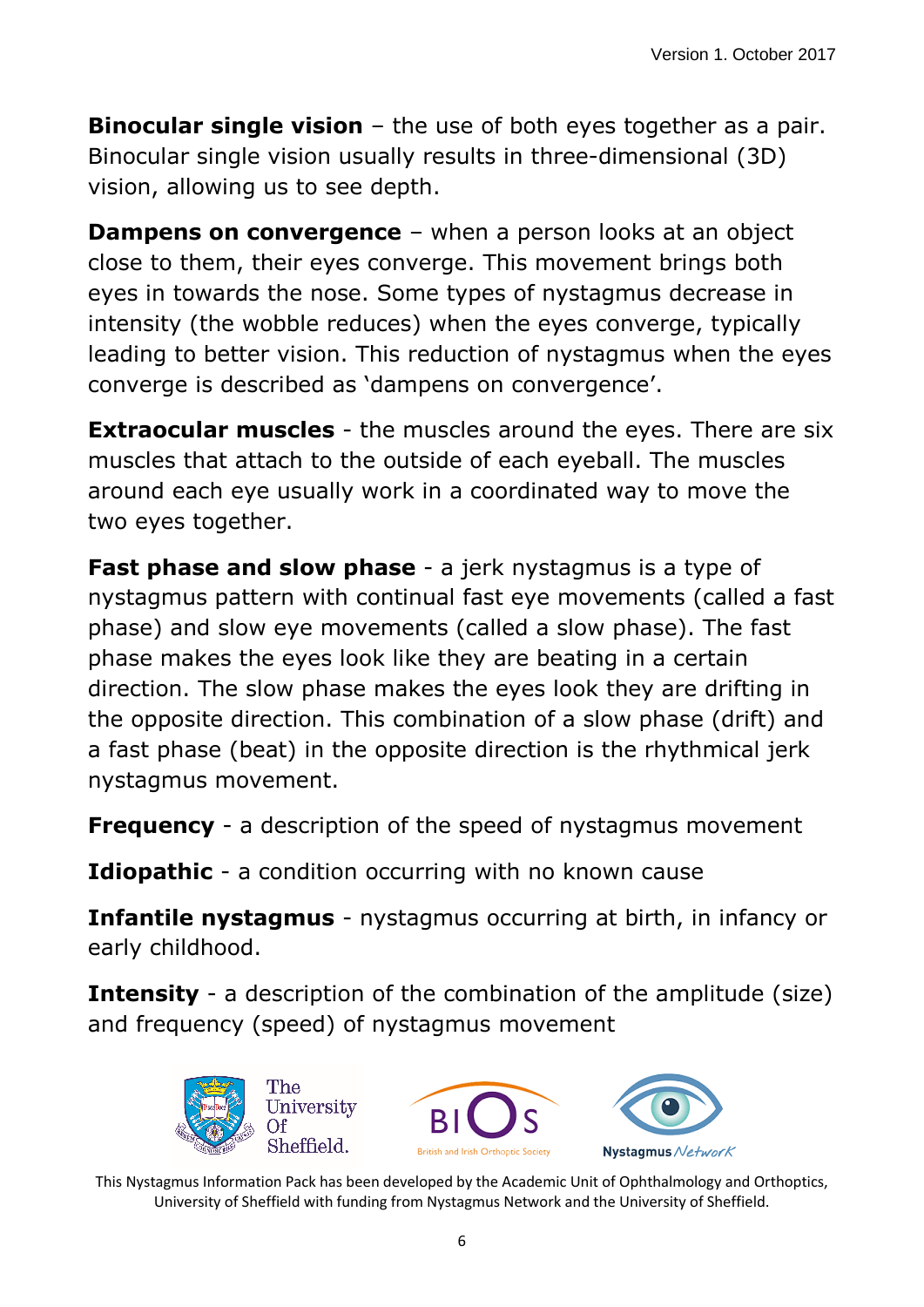**Jerk nystagmus** - also known as 'jerky'. A type of nystagmus with continual and repetitive fast phase and slow phase eye movements

**Head posture** – a person who holds their head in a specific position to look at something, rather than straight, is often described as using a 'head posture'. A head posture is typically used to place the eyes in a position of best vision, utilising the null point. Head postures are often described as either chin up or down, face turn left or right, or head tilt left or right. It may also be a combination of these movements (example: chin down and face turn right). A head posture may be used most when looking at distant objects, however it may change for different visual tasks and for different distances.

**Null point** – this is a position in which the intensity of the nystagmus is the lowest and the vision is often clearest

**Nystagmus** - involuntary, repetitive, rhythmical movements of the eyes

**Oscillopsia** - when a stationary object is seen to move or shake

**Pendular** - a type of nystagmus that is not jerky. There are no fast and slow phases. The nystagmus is a continual repetitive eye movement in opposite directions, but of the same frequency.

**Refractive error** – When the shape of the eye does not bend (refract) light correctly it results in a blurred image. The main types of refractive error are myopia (short-sightedness), hypermetropia (long-sightedness), and astigmatism (where the shape of the front of the eye is more rugby ball shaped than football shaped). Refractive error is often described as a need for glasses and is typically corrected with glasses or contact lenses.